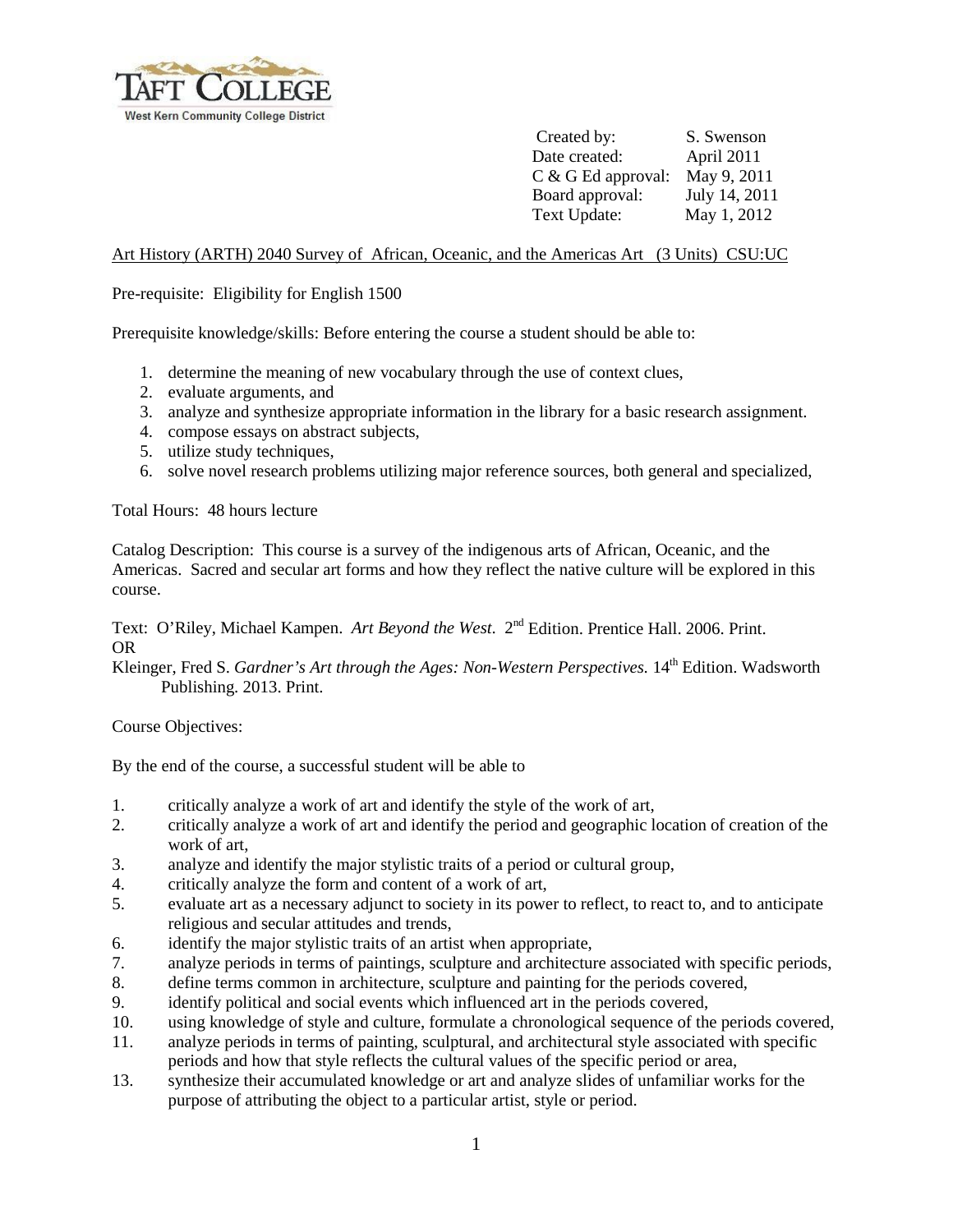

Course Scope and Content:

## Unit I Introduction

- A. The study of art
- B. Art and cultural values
- C. Sacred and secular concepts reflected in art

### Unit II Africa

- A. African Prehistory
- B. Southern Africa
- C. East Africa
- D. Central Africa
- E. West Africa
- F. The African Diaspora and African-American

#### Unit III The Native Pacific Cultures

- A. Australia
- B. Melanesia
- C. Micronesia
- D. Polynesia

# Unit IV South America

- A. Chavin de Huantar
- B. Paracas and Nazca
- C. Tiahuabaco and Huari
- D. Moche
- E. Inca

### Unit V Mesoamerica

- A. Preclassic Art: The Olmecs
- B. Classic Art
- C. Postclassic Art
- D. Ancient subjects or themes in Modern Mexican art

# Unit VI North America

- A. Eastern Woodland cultures: Adena, Hopewell
- B. Mississippian
- C. Southwest: Anasazi, Pueblos
- D. Northwest Coast cultures
- E. Native American Art in the Twentieth Century

Learning Activities Required Outside of Class:

The students in this class will spend a minimum of 6 hours per week outside of the regular class time doing the following: